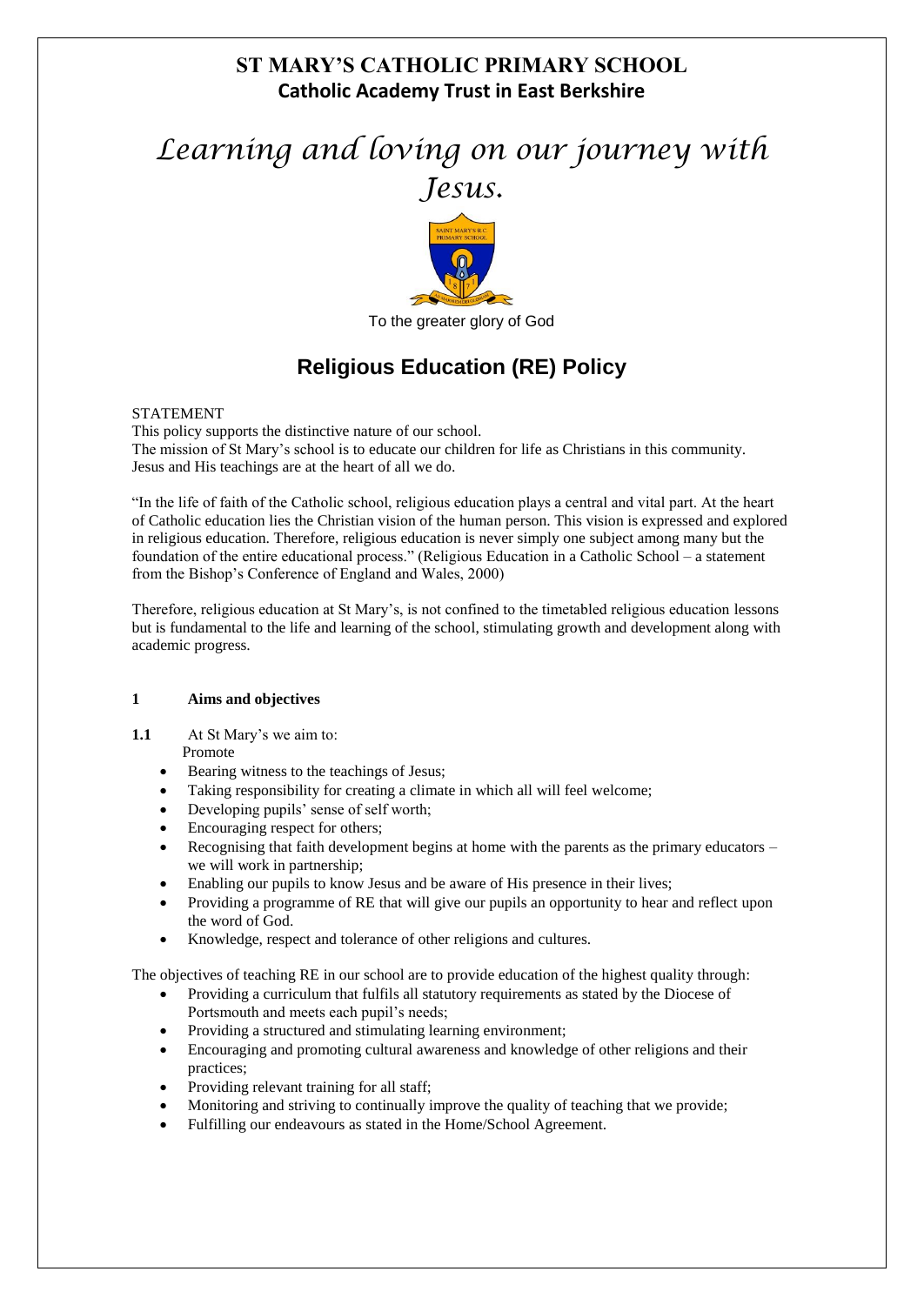## **ST MARY'S CATHOLIC PRIMARY SCHOOL**

#### **2 Teaching and Learning**

**2.1** At St Mary's we use the programme "God Matters" as recommended by the Diocese of Portsmouth. The aim of the programme is to explore the religious dimension of questions about life, dignity and purpose through the related theology, within the Catholic tradition. Links are made with the pupils' own experiences as well as universal experience. The pupils are taught about and to show respect for other faiths through a focused study of a major world faith each year.

2.2 We recognise the fact that pupils have different learning styles and ensure that we use a range of teaching approaches in RE to enable all pupils to learn from and about religion through the use of visual, auditory and kinaesthetic stimuli and activities.

2.3We recognise the fact that all classes in our school have pupils of widely differing abilities, so we provide suitable learning opportunities for all pupils by matching the challenge of the task to the ability of the pupil. We achieve this in a variety of ways, for example, by:

- setting tasks which are open-ended and can have a variety of responses;
- setting tasks of increasing difficulty (we do not expect all pupil to complete all tasks);
- grouping the pupils by ability in the room, and setting different tasks for each ability group;
- providing resources of different complexity, adapted to the ability of the pupil;
- using classroom assistants to support the work of individuals or groups of pupils.

#### **3 Curriculum planning**

3.1

We plan our religious education curriculum in accordance with the Diocesan programme "God Matters". We ensure that the topics studied in religious education build on prior learning. We offer opportunities for pupils of all abilities to develop their skills and knowledge in each unit, and we ensure that the progression planned into the programme offers the pupils an increasing challenge as they move through the school.

- 3.2 We carry out the curriculum planning in religious education in three phases (long-term, mediumterm and short-term). The long-term plan maps the religious education topics studied in each term throughout the school.
- 3.3 Our medium-term plans give details of each unit of work for each term. These are laid out in each God Matters book. As we have some mixed-age classes, we carry out the medium-term planning on a two-year rotation cycle. By so doing, we ensure that pupils have complete coverage of "God Matters".
- 3.4 Short term plans for individual lessons are planned collaboratively within teams and lists the specific learning objectives and expected outcomes. These are kept electronically on the school network.

#### **4 The Foundation Stage**

4.1 In reception classes, RE is an integral part of the topic work covered during the year as the reception class is part of the Foundation Stage of the National Curriculum. We relate the religious education aspects of the children's work to the objectives set out in the Early Learning Goals which underpin the curriculum planning for children aged three to five**.** In addition, RE is also taught as a discrete subject twice a week in a accordance with Diocesan guidelines.

#### **5 Cross Curricular links**

5.1 We aim to nurture religious growth and development in all areas of the curriculum.

#### **6 RE and Computing**

6.1 Computing enhances religious education, wherever appropriate, in all key stages.